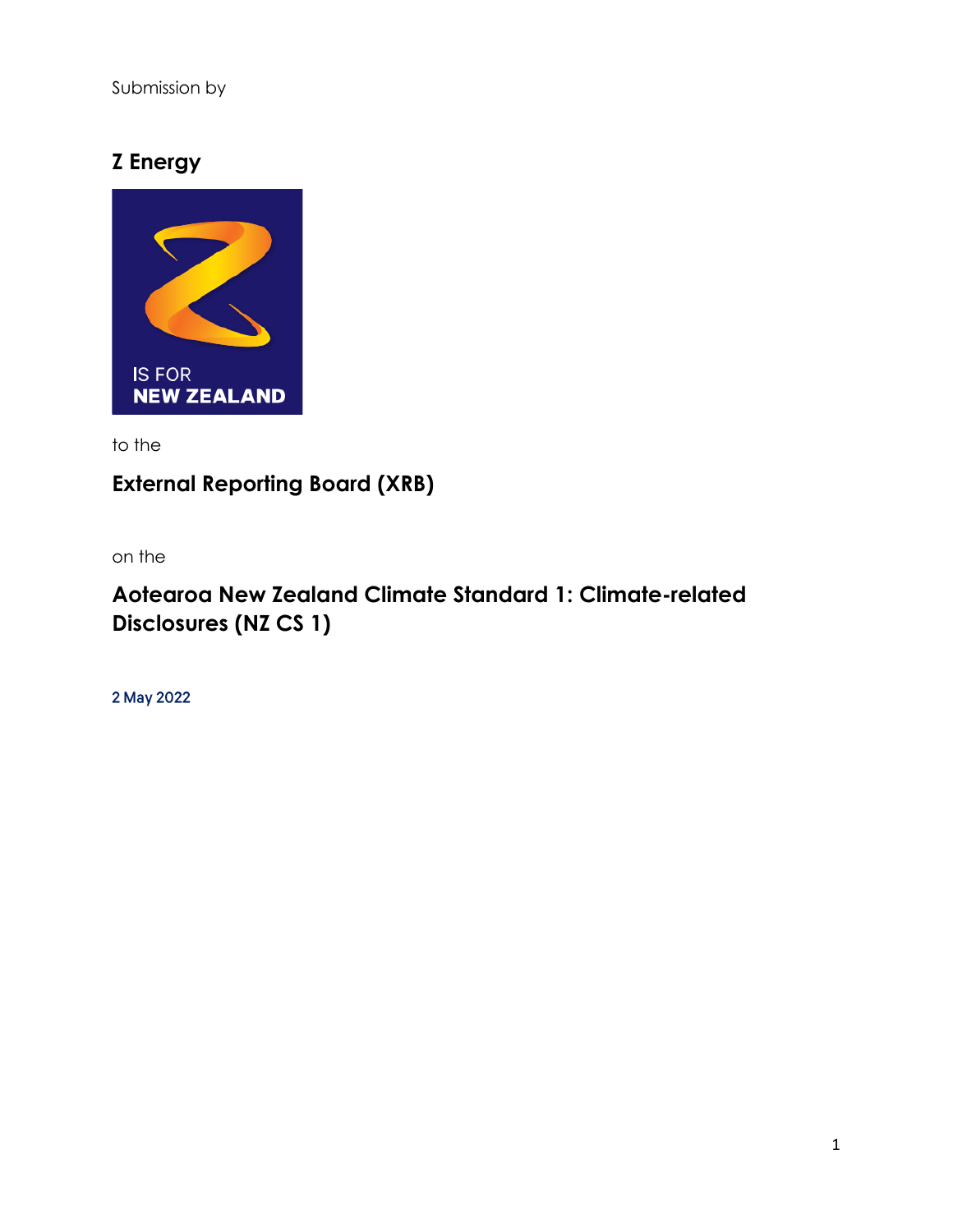#### **Introduction**

Z Energy (Z) welcomes the opportunity to submit to the External Reporting Board (XRB) on the proposed Strategy and Metric and Targets sections of the *Aotearoa New Zealand Climate Standard 1: Climate-related Disclosures (NZ CS 1)* consultation document.

Z is acutely aware of the risk's climate change poses, including financial risks related to future earnings and the value of assets. In line with our integrated reporting approach, Z adopted the TCFD Framework in FY20 to begin to further assess the business's climaterelated risks and opportunities. In line with the Government's recommendation to introduce mandatory climate-related financial disclosures by 2023, we are in year three of a [four-year TCFD roadmap](https://investors.z.co.nz/static-files/1a719e3b-a733-48e8-99d0-c7b4f140dcb9) to provide transparency of Z's most material climaterelated financial impacts.

However, our commitment doesn't stop there. Like many entities that have begun their reporting journey, we know this will require ongoing work and capability building to improve the quality of our risk assessment and the information we disclose.

Z supported the passage of the Government's CRD Act and welcomes the opportunity to continue working constructively with the XRB and associated agencies such as the Ministry of Business, Innovation and Employment (MBIE) to help ensure a smooth implementation and operation of the CRD regime.

## **Response to Consultation Questions**

Do you think the proposed Strategy and Metrics and Targets sections of NZ CS 1 meet primary user needs?

#### **Strategy section**

#### First-time adoption standards

Z acknowledges that some of the most challenging aspects of the disclosures are where entities will have to quantify financial impacts and speak to the resilience of strategy under different scenarios.

As such we support the XRB's proposed first-time adoption standards (NZ CS 2) which will offer various provisions to entities when new standards or requirements are to be applied for the first time, and can include practical expedients, phased adoption, or relief from providing comparative information.

We agree with the emphasis on allowing entities more time to develop meaningful disclosures describing and quantifying the financial impacts of climate-related risks and opportunities. We also support the proposed sequencing of transition and adaptation planning disclosures and that it is appropriate to the relative urgency.

#### Publication of guidance

While this is a complex topic and an entirely new regime, we note the intention of the XRB to publish guidance that reporting entities can refer to when making their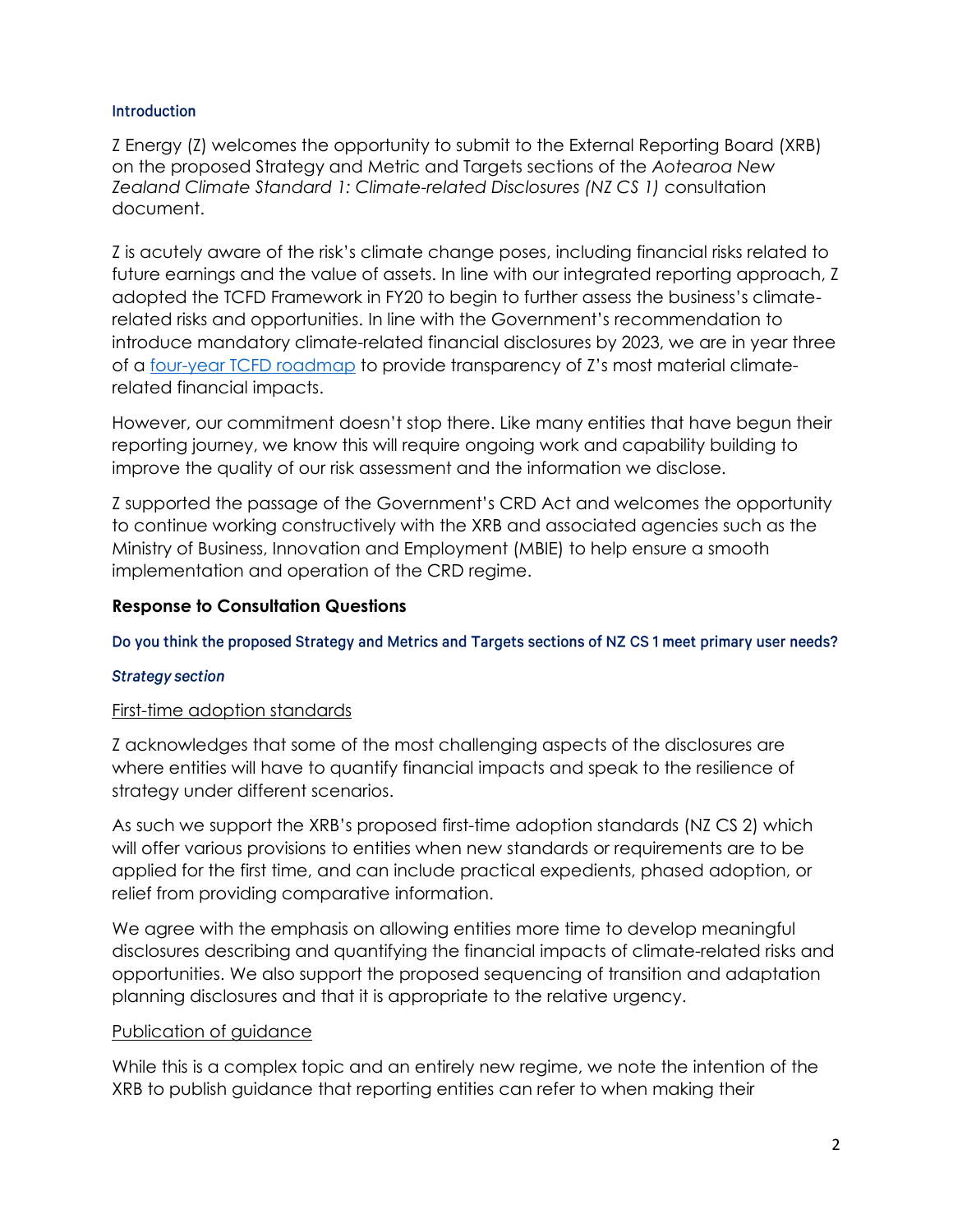disclosures as part of the exposure draft of the climate-related disclosure framework in July 2022.

The publication of guidance is both strongly encouraged and welcomed by Z as an important step in ensuring a meaningful reporting journey for all reporting entities, fostering collaborative opportunities to grow capability in these areas, and a consistent application of the standard as set out in the Act.

We would welcome and encourage other initiatives to support the effective implementation of the standards such as training or learning opportunities, support tools or sharing practical 'good practise' examples.

### Transition and adaptation plans

Z agrees with the XRB that both transition and adaptation plans are important aspects of an entity's overall strategy, but request clarification from the XRB on what is needed in these plans, especially for adaptation as distinct from transition. We note and support the XRB's intent to set out in guidance what New Zealand-specific considerations should form part of transition plans and develop further guidance on adaptation plans (subject to first-time adoption provisions).

On transition plans, Z notes that in the proposals, plans themselves do not have to be tied to a particular target. We believe that given the New Zealand context regarding the Climate Change Response Act 2002, that entities should be required to disclose how their transition plans are aligned with New Zealand's 2050 net zero target and limiting global temperature increase to 1.5 degrees C of warming. This would help to achieve a level playing field across all reporting entities under the CRD and to provide clarity to users on whether transition plans would help achieve the economy wide shifts needed.

## Scenario analysis

Z notes the inclusion of disclosures on the methodologies and assumptions (which are covered in guidance by the TCFD) that reporting entities have used as part of their scenario analysis to aid primary users when comparing information between entities. Z acknowledges that this seems a reasonable weighting towards more prescriptive content to enable greater comparability between entities and recognizes the core role of scenario analysis on resulting assessment of impacts.

We note that the proposals do not prescribe exactly which scenarios to use – i.e., some companies might use a moderate scenario like 2.7 degrees C warming, while others may use a more extreme scenario – resulting in different assessments of how resilient an entities strategy is. While collaboration at a sector level will likely help to establish a common approach, Z believes that guidance to be provided by the XRB should clarify how often these should be updated and tested, as there is still scope in the standards for entities to take quite different approach and apply a lesser or greater 'stress test'.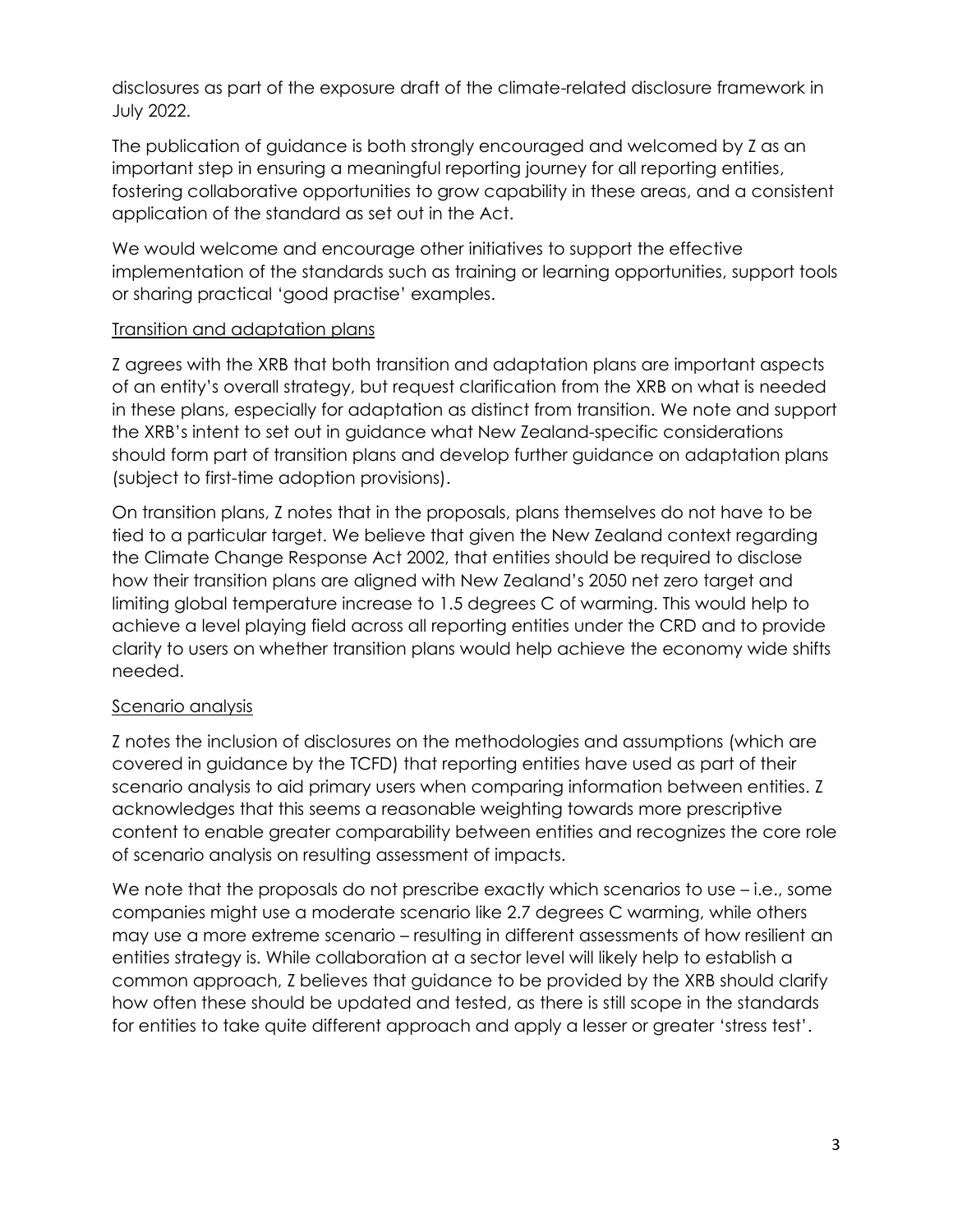## Description of business model and strategy

We note the intention for reporting entities to include an additional standalone disclosure of a description of the entity's business model and strategy to help ensure that disclosures (and subsequent disclosures) relating to the impacts of climate change on the business model and strategy can be understood.

Z acknowledges the intent of this description within a disclosure but notes that duplication may occur as the required information will likely be covered elsewhere by entities including in annual reports.

#### **Metric and targets section**

Z supports the flexibility for entities to consider which metrics are most relevant to report against, while providing consistency and comparability across those metrics. We support this disclosure due to the importance of understanding value chain emissions but acknowledge that for some entities this may be very difficult to measure.

### On assurance

Z supports the requirement for independent assurance to be provided over the GHG inventory from 27 October 2024, noting we currently have our GHG data independently verified by a third party.

However, Z cautions against the XRB's proposal to broaden the assurance need to all disclosures given the significant cost this will impose on reporting entities with minimal benefit. Seeking reasonable assurance for GHG emissions reporting alone may cost Z around \$30-\$40,000 on an annual basis. Broadening this requirement to the entirety of the standards would add excessive costs where there may be no tangible benefit. While independent assurance may provide comfort to users, it is not an alternative to investors undertaking their own due diligence.

Additionally, due to the fact that the future is unknowable, and therefore forecasts and predictions can only seek to project based on assumptions, the most important element of any forecast/prediction is the exposure of the underlying assumptions that generate that forecast. Auditing could be of value to ensure that the most material assumptions are disclosed, and that the assumptions disclosed are in fact the ones that generate the forecast. Beyond this however, it is hard to see a benefit of auditing the forwardlooking disclosures.

Z seeks clarification from the XRB on what additional value independent assurance would provide to all disclosures, as any move to require additional assurance should be specific to certain aspects of the disclosures where a greater level of assurance is desired and not blanket applied.

## Do you think that the information provided under these sections of the standard will provide information that is useful to primary users for decision making?

Please refer to our comments throughout the submissions that consider the usefulness of the information to reporting entities. Z agrees that the information provided under these sections of the standard will provide information that is useful to primary users for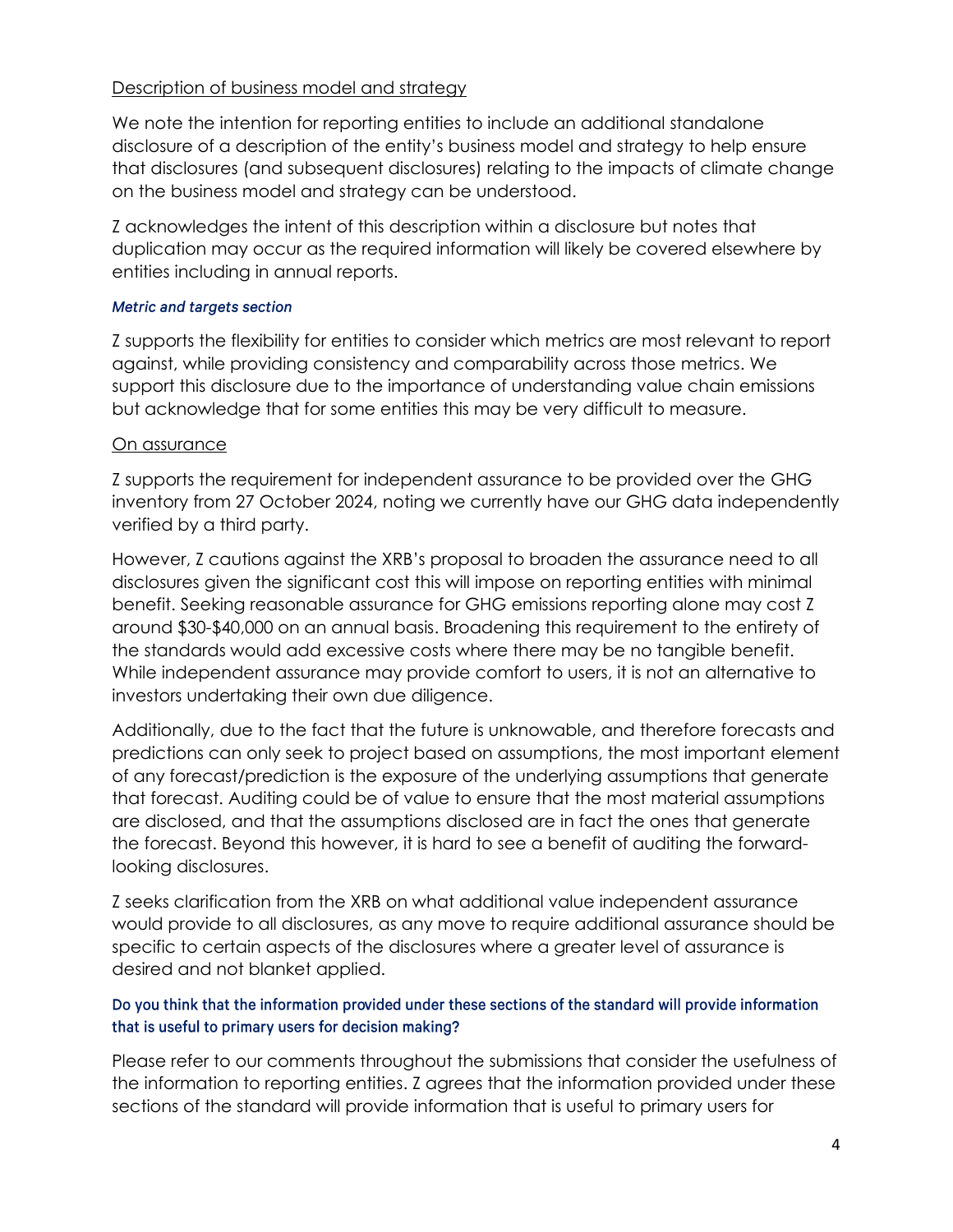decision making and importantly, provides a level playing field across reporting entities which is incredibly important for an orderly and equitable transition.

## Do you consider that these sections of the standard are clear and unambiguous in terms of the information to be disclosed? If not, how could clarity be improved?

## Clarification on developing capability/reporting maturity and penalties

Z notes comment by the XRB that 'no-one is expecting perfection [from reporting entities] on day one.' While we appreciate the intent of this comment is to acknowledge that there will logically be a bedding in period of new reporting processes within organisations – including understanding current risks, opportunities, and financial implications – Z strongly encourages the XRB to provide clarification on how long this grace period will run for.

Similarly, we ask the XRB to clarify expectations on the balance between growing capability and developing reporting maturity (noting the comment that the "in the early years we expect to see some CREs disclosing that they only have a limited understanding of the impacts and financial impacts of climate change. This in itself is likely to be material to primary users…") and invoking penalties (noting the fine for knowingly failing to comply with climate standards is up to \$2.5 million for an entity).

This clarification is particularly important from Z's perspective to help ensure the CRD regime properly incentivises good performance, does not unknowingly create scope for laggards, and fosters a level playing field across all reporting entities in the letter and spirit of the Financial Sector (Climate-related Disclosures and Other Matters) Amendment Act 2021 (the Act).

## Do you consider that these sections of the standard are adequately comprehensive and achieve the right balance in terms of prescriptiveness and principles-based disclosure? If not, what should be removed or added to achieve a better balance?

#### A principles-based approach to disclosures

Z strongly supports the XRB's approach in making disclosures more principles-based, focusing more on high-level areas for disclosure, rather than being overly prescriptive, and taking a considered and deliberate approach where eighter greater specificity/direction is needed for comparability and fairness. This is important to ensure that the regime remains meaningful and doesn't become a futile compliance exercise.

While we agree that there needs to be sufficient flexibility in the regime allowing entities to provide more or less information depending on the extent to which they are impacted by climate change, we note that in order to achieve the intended outcomes of the CRD, comparability and an even playing field for entities is critically important.

#### **Other matters**

Z would like to acknowledge the XRB for their collaborative approach and efforts to consult all relevant stakeholders on this important matter, as well as offering staged pathways (i.e., first-time adoption standard) to full compliance.